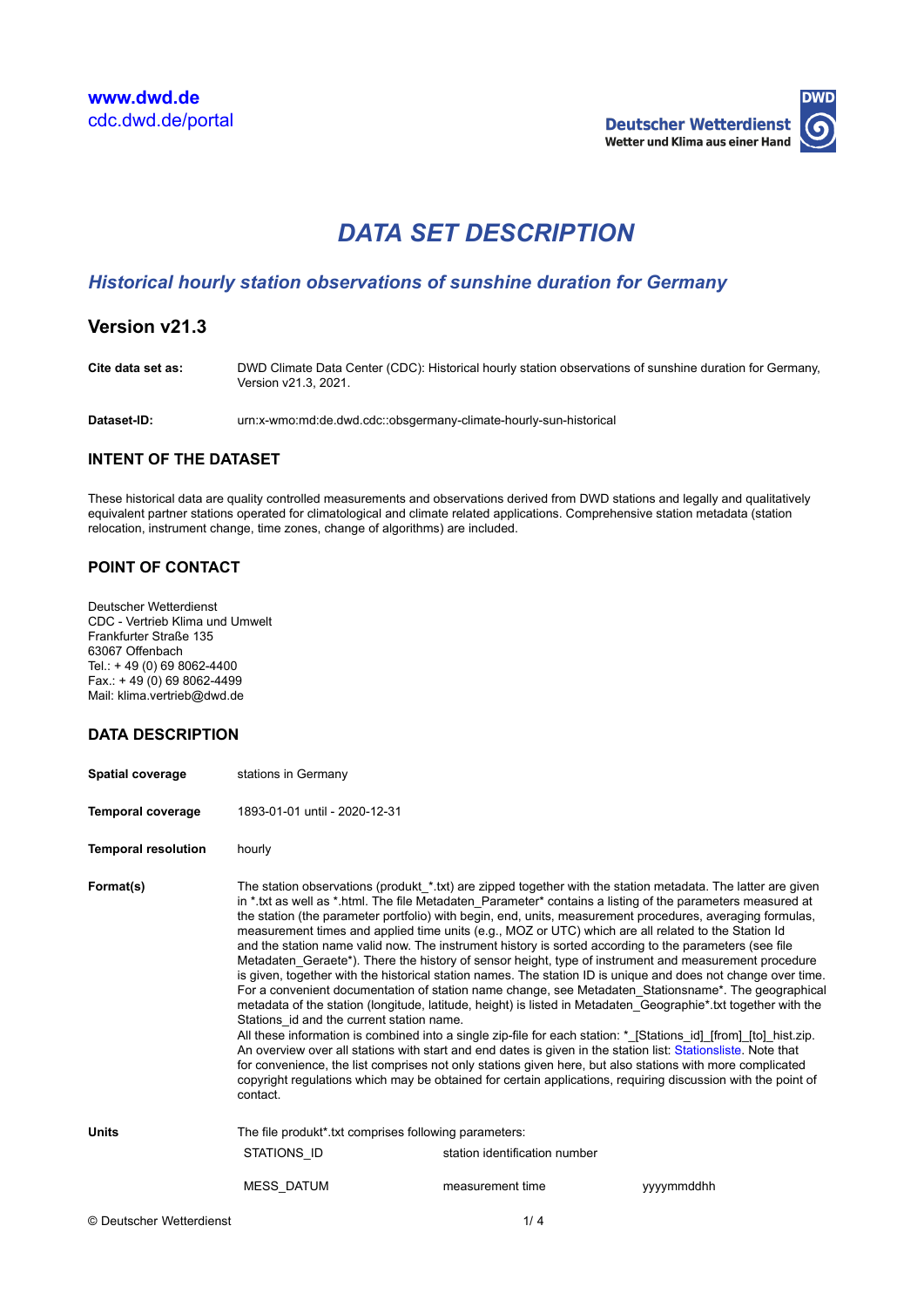**DWD Deutscher Wetterdienst** Wetter und Klima aus einer Hand

|                            | $QN_7$                                                                                                                                                                                                                                                                                                                                                                                                                                                                                                                                                                                                                                                                                                                                                                                                                                                                                                                                                                                                                                                                                                                                                                                                                                                               | quality level of next columns                                                        | coding see paragraph "Quality |  |
|----------------------------|----------------------------------------------------------------------------------------------------------------------------------------------------------------------------------------------------------------------------------------------------------------------------------------------------------------------------------------------------------------------------------------------------------------------------------------------------------------------------------------------------------------------------------------------------------------------------------------------------------------------------------------------------------------------------------------------------------------------------------------------------------------------------------------------------------------------------------------------------------------------------------------------------------------------------------------------------------------------------------------------------------------------------------------------------------------------------------------------------------------------------------------------------------------------------------------------------------------------------------------------------------------------|--------------------------------------------------------------------------------------|-------------------------------|--|
|                            |                                                                                                                                                                                                                                                                                                                                                                                                                                                                                                                                                                                                                                                                                                                                                                                                                                                                                                                                                                                                                                                                                                                                                                                                                                                                      |                                                                                      | information"                  |  |
|                            | SD_SO                                                                                                                                                                                                                                                                                                                                                                                                                                                                                                                                                                                                                                                                                                                                                                                                                                                                                                                                                                                                                                                                                                                                                                                                                                                                | hourly sunshine duration                                                             | min                           |  |
|                            | eor                                                                                                                                                                                                                                                                                                                                                                                                                                                                                                                                                                                                                                                                                                                                                                                                                                                                                                                                                                                                                                                                                                                                                                                                                                                                  | end of record                                                                        | can be ignored                |  |
|                            |                                                                                                                                                                                                                                                                                                                                                                                                                                                                                                                                                                                                                                                                                                                                                                                                                                                                                                                                                                                                                                                                                                                                                                                                                                                                      |                                                                                      |                               |  |
|                            | Missing values are marked as -999.<br>The definition of the hourly interval changed over time: in earlier times the interval was defined with local<br>solar time or "wahre Ortszeit" (WOZ), later with UTC (see the station specific Metadaten Parameter* for<br>the exact definition). An exact conversion of time units considers the coordinates of the station and the<br>day of year. For instance, hh = 11 WOZ marks the time interval WOZ 10-11, which is for Freiburg on 1st<br>February UTC 9:42-10:42, and on 1st November UTC 9:12-10:12; wheras for Görlitz it is on 1st February<br>UTC 9:13-10:13, and on 1. November UTC 8:43-9:43. Also, with generation from SYNOP messages (which<br>are given in UTC), the hourly interval shifted to 10 minutes earlier, e.g. hh = 11 UTC means the interval UTC<br>09:51-10:50. Wheras the earlier analysis of registering stripes by hand was naturally an hourly averaging,<br>since the automatization we have an average from the previous six 10-minute-means.                                                                                                                                                                                                                                            |                                                                                      |                               |  |
| <b>Uncertainties</b>       | The stations are nowadays selected and operated according to WMO guidelines. Though these guidelines<br>aim at minimizing possible local effects, still some applications of certain parameters may require the<br>consideration of local and regional effects. Note that when going back to historical times, such guidelines<br>might not have been in place. Depending on the application, local, regional and influences changing with<br>time should be considered, which can be location- and parameter specific. Sources of long-term uncertainty<br>are (1) changes in station height when station was re-located, information on this is within the station's zip-<br>files in Metadaten_Geographie*; (2) changes in the observation times and (3) changes in the averaging<br>interval. Details on (2) and (3) can be found in the stationwise zipped Metadaten_Parameter*. Uncertainties<br>are also expected from (4) changes in instrumentation, see Metadaten_Geraete* and possibly also from (5)<br>varying quality control procedures (Behrendt et al., 2011). Further, uncertainties are known to come from (6)<br>errors during data transfer or errors in the software, (7) change of observing personnel, and (8) others, see<br>Freydank, 2014. |                                                                                      |                               |  |
| <b>Quality information</b> |                                                                                                                                                                                                                                                                                                                                                                                                                                                                                                                                                                                                                                                                                                                                                                                                                                                                                                                                                                                                                                                                                                                                                                                                                                                                      | The QUALITAETS_BYTE (QB) denotes whether the value was objected to and/or corrected. |                               |  |
|                            | Explanation for QB:                                                                                                                                                                                                                                                                                                                                                                                                                                                                                                                                                                                                                                                                                                                                                                                                                                                                                                                                                                                                                                                                                                                                                                                                                                                  |                                                                                      |                               |  |
|                            | $QB = 0$ : denotes not flagged,<br>$QB = 1$ : had no objections (either checked and not objected, or not checked and not objected, this can be<br>interpreted only when considering QN);<br>$QB = 2 :$ corrected:<br>$QB = 3$ : confirmed with objection rejected;<br>$QB = 4: added or calculated;$<br>$QB = 5 : objected;$<br>$QB = 6:$ only formally checked;<br>$QB = 7$ : formal objection;<br>$QB = -999$ : quality flag does not exist.<br>The QUALITAETS NIVEAU (QN) shows the quality control procedure applied for a data report (of several                                                                                                                                                                                                                                                                                                                                                                                                                                                                                                                                                                                                                                                                                                               |                                                                                      |                               |  |
|                            | parameters) for a certain reporting time.                                                                                                                                                                                                                                                                                                                                                                                                                                                                                                                                                                                                                                                                                                                                                                                                                                                                                                                                                                                                                                                                                                                                                                                                                            |                                                                                      |                               |  |
|                            | Explanation for QN:                                                                                                                                                                                                                                                                                                                                                                                                                                                                                                                                                                                                                                                                                                                                                                                                                                                                                                                                                                                                                                                                                                                                                                                                                                                  |                                                                                      |                               |  |
|                            | $QN = 1$ : only formal control;                                                                                                                                                                                                                                                                                                                                                                                                                                                                                                                                                                                                                                                                                                                                                                                                                                                                                                                                                                                                                                                                                                                                                                                                                                      |                                                                                      |                               |  |

- $QN = 2$ : controlled with individually defined criteria;
- QN = 3 : automatic control and correction;
- QN = 5 : historic, subjective procedures;
- QN = 7 : second control done, before correction;
- QN = 8 : quality control outside ROUTINE;
- QN = 9 : not all parameters corrected;
- QN = 10 : quality control finished, all corrections finished.

 $\mathcal{L}$ Data before and including 1980 can reach as best quality check level QN=5. Data after 1980 can reach QN=10 as best quality check level.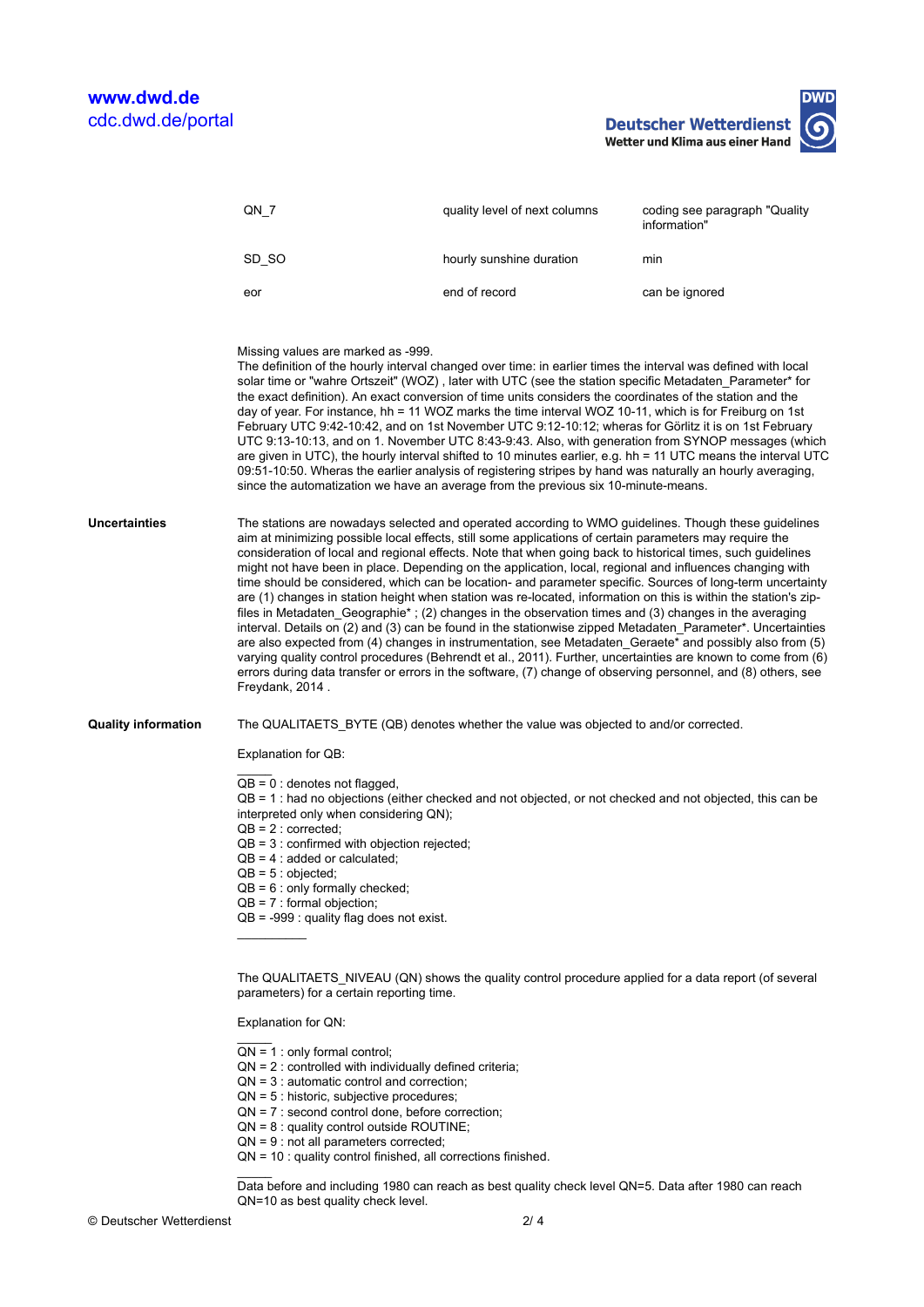

# **DATA ORIGIN**

These climate data are from the station networks of Deutschen Wetterdienst which are regularly updated with recent data, and with recovered historical data. From 1997 onwards, the data are collected in the central MIRAKEL data base and archived, see Behrendt et al., 2011, and Kaspar et al., 2013. For details on the currently applied measurement and observation procedures see VuB 3 Beobachterhandbuch (DWD, 2014a), VuB 3 Technikerhandbuch (DWD, 2014b) and VuB 2 Wetterschlüsselhandbuch (DWD, 2013). Note that when going back to historical times, guidelines on observation procedure, instruments and observation times were issued by the authority in charge, and might be incompletely recorded in the metadata.

#### **VALIDATION AND UNCERTAINTY ESTIMATE**

 $\overline{\phantom{a}}$ 

Considerations of quality assurance are explained in Kaspar et al., 2013: several steps of quality control, including automatic tests for completeness, temporal and internal consistency, and against statistical thresholds based on the software QualiMet (see Spengler, 2002) and manual inspection had been applied.

Data are provided "as observed", no homogenization has been carried out. The history of instrumental design, observation practice, and possibly changing representativity has to be considered for the individual stations when interpreting changes in the statistical properties of the time series. It is strongly suggested to investigate the records of the station history which are provided together with the data. Note that in the 1990s many stations had the transition from manual to automated stations, entailing possible changes in certain statistical properties.

#### **CONSIDERATIONS FOR APPLICATIONS**

When investigating long term changes or trends, consider changes in station location, changes in instrumentation, measurement procedures and observation intervals - see the various metadata information provided Metadaten\_Parameter\*, Metadaten\_Geraete\* und Metadaten Geographie\*. Starting in the nineties, the metadata are electronically recorded and provided together with the station measurements. For the time before, efforts are continuing to digitize the most relevant metadata based on the paper records however, many gaps are still remaining. For detailed studies, DWD can grant access to the station records.

#### **ADDITIONAL INFORMATION**

For extending the time series with recent data (where quality control is not completed yet), see subdirectories ../recent/. When data from both directories "historical" and "recent" are used together, the difference in the quality control procedure should be considered. There are still issues to be discovered in the historical data. We welcome any hints to improve the data basis (see contact).

## **REFERENCES**

Behrendt, J., et al.: Beschreibung der Datenbasis des NKDZ. Version 3.5, Offenbach, 15.02.2011.

DWD Vorschriften und Betriebsunterlagen Nr. 2 (VuB 2), Wetterschlüsselhandbuch Band D, Nov 2013.

DWD Vorschriften und Betriebsunterlagen Nr. 3 (VuB 3), Beobachterhandbuch (BHB) für Wettermeldestellen des synoptischklimatologischen Mess- und Beobachtungsnetzes, März 2014a.

DWD Vorschriften und Betriebsunterlagen Nr. 3 (VuB 3), Technikerhandbuch (THB) für Wettermeldestellen des synoptischklimatologischen Mess- und Beobachtungsnetzes, März 2014b.

Freydank, E.: 150 Jahre staatliche Wetter- und Klimabeobachtungen in Sachsen. Tharandter Klimaprotokolle Band 21, 2014.

Kaspar, F., et al.: Monitoring of climate change in Germany – data, products and services of Germany`s National Climate Data Centre. Adv. Sci. Res., 10, doi:10.5194/asr-10-99-2013, 99–106, 2013.

Spengler, R.: The new Quality Control- and Monitoring System of the Deutscher Wetterdienst. Proceedings of the WMO Technical Conference on Meteorological and Environmental Instruments and Methods of Observation, Bratislava, 2002.